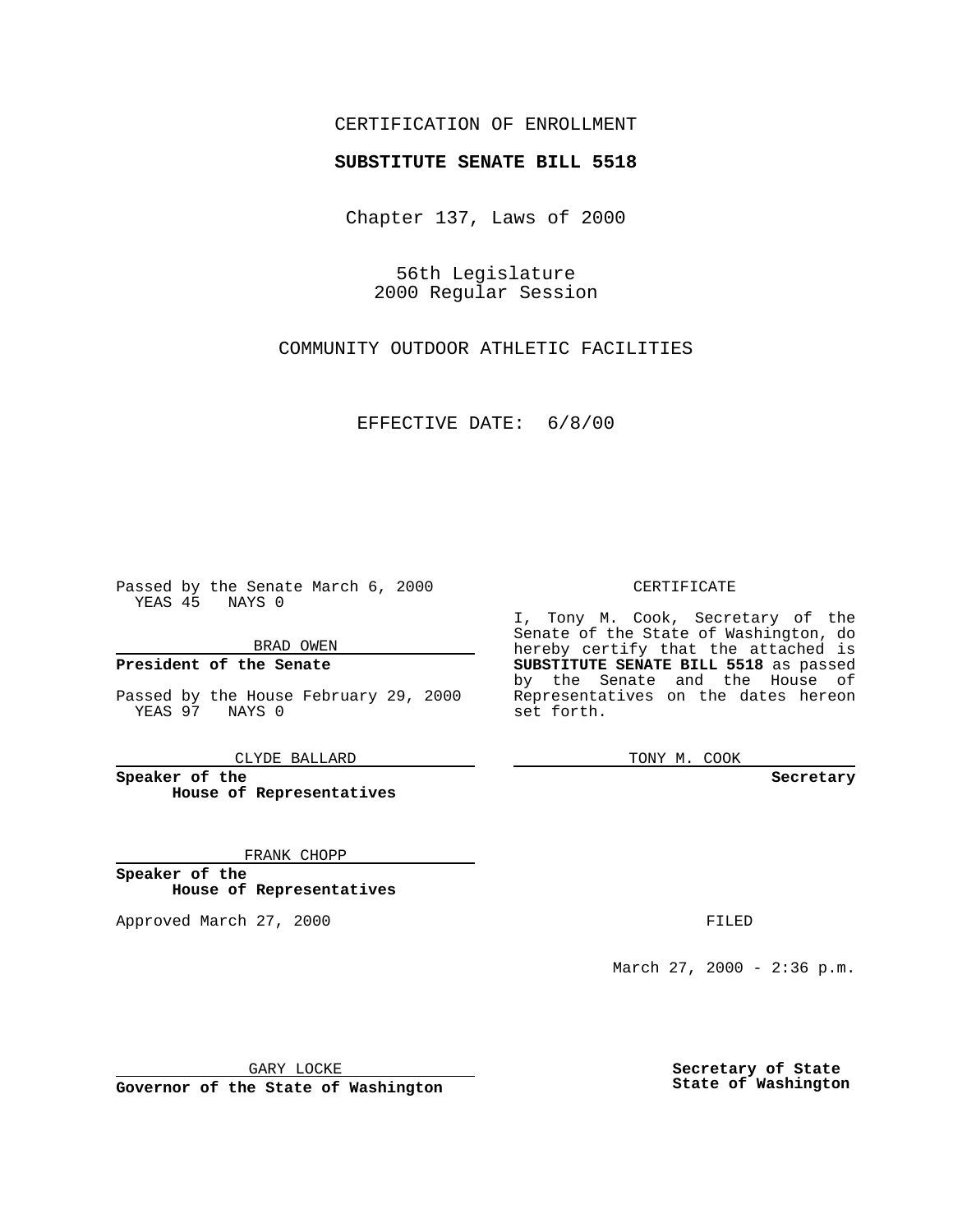## **SUBSTITUTE SENATE BILL 5518** \_\_\_\_\_\_\_\_\_\_\_\_\_\_\_\_\_\_\_\_\_\_\_\_\_\_\_\_\_\_\_\_\_\_\_\_\_\_\_\_\_\_\_\_\_\_\_

\_\_\_\_\_\_\_\_\_\_\_\_\_\_\_\_\_\_\_\_\_\_\_\_\_\_\_\_\_\_\_\_\_\_\_\_\_\_\_\_\_\_\_\_\_\_\_

### AS AMENDED BY THE HOUSE

Passed Legislature - 2000 Regular Session

#### **State of Washington 56th Legislature 1999 Regular Session**

**By** Senate Committee on Natural Resources, Parks & Recreation (originally sponsored by Senators Jacobsen, Eide, Goings and Winsley)

Read first time 02/26/1999.

 AN ACT Relating to community outdoor athletic facilities; amending RCW 43.99N.060; and adding a new section to chapter 43.99N RCW.

BE IT ENACTED BY THE LEGISLATURE OF THE STATE OF WASHINGTON:

 **Sec. 1.** RCW 43.99N.060 and 1997 c 220 s 214 (Referendum Bill No. 48) are each amended to read as follows:

 (1) The stadium and exhibition center account is created in the custody of the state treasurer. All receipts from the taxes imposed under RCW 82.14.0494 and distributions under RCW 67.70.240(5) shall be deposited into the account. Only the director of the office of financial management or the director's designee may authorize expenditures from the account. The account is subject to allotment procedures under chapter 43.88 RCW. An appropriation is not required for expenditures from this account.

 (2) Until bonds are issued under RCW 43.99N.020, up to five million dollars per year beginning January 1, 1999, shall be used for the purposes of subsection (3)(b) of this section, all remaining moneys in the account shall be transferred to the public stadium authority, created under RCW 36.102.020, to be used for public stadium authority operations and development of the stadium and exhibition center.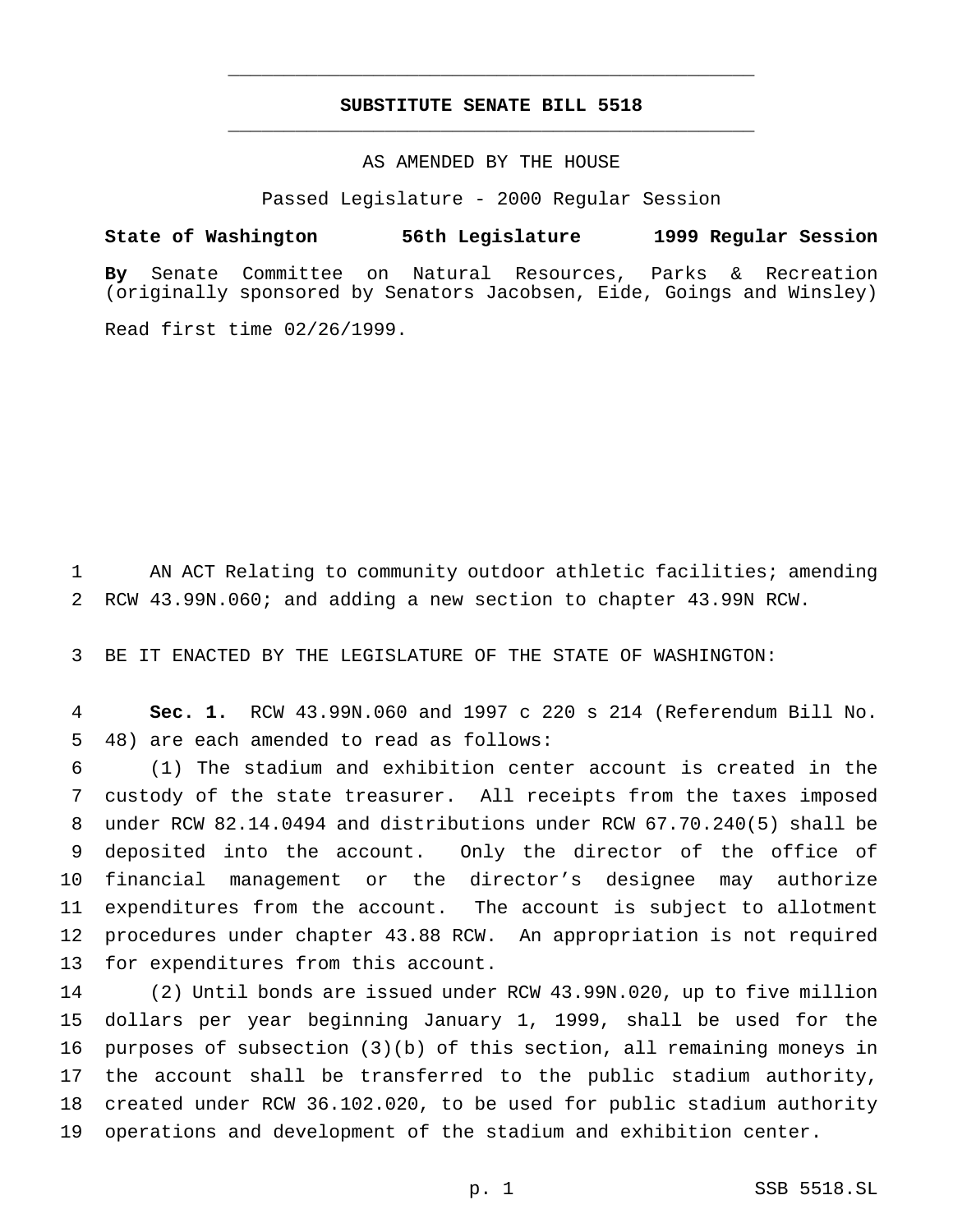(3) After bonds are issued under RCW 43.99N.020, all moneys in the stadium and exhibition center account shall be used exclusively for the following purposes in the following priority:

 (a) On or before June 30th of each year, the office of financial management shall accumulate in the stadium and exhibition center account an amount at least equal to the amount required in the next succeeding twelve months for the payment of principal of and interest on the bonds issued under RCW 43.99N.020;

 (b) An additional reserve amount not in excess of the expected average annual principal and interest requirements of bonds issued under RCW 43.99N.020 shall be accumulated and maintained in the account, subject to withdrawal by the state treasurer at any time if necessary to meet the requirements of (a) of this subsection, and, following any withdrawal, reaccumulated from the first tax revenues and other amounts deposited in the account after meeting the requirements of (a) of this subsection; and

 (c) The balance, if any, shall be transferred to the youth athletic 18 facility ((grant)) account under subsection (4) of this section.

 Any revenues derived from the taxes authorized by RCW 36.38.010(5) and 36.38.040 or other amounts that if used as provided under (a) and (b) of this subsection would cause the loss of any tax exemption under federal law for interest on bonds issued under RCW 43.99N.020 shall be deposited in and used exclusively for the purposes of the youth 24 athletic facility ((grant)) account and shall not be used, directly or indirectly, as a source of payment of principal of or interest on bonds issued under RCW 43.99N.020, or to replace or reimburse other funds used for that purpose.

 (4) Any moneys in the stadium and exhibition center account not required or permitted to be used for the purposes described in subsection (3)(a) and (b) of this section shall be deposited in the 31 youth athletic facility ((grant)) account hereby created in the state treasury. Expenditures from the account may be used only for purposes 33 of grants or loans to cities, counties, and qualified nonprofit 34 organizations for ((youth)) community outdoor athletic facilities. Only the director of the interagency committee for outdoor recreation or the director's designee may authorize expenditures from the account. The account is subject to allotment procedures under chapter 43.88 RCW, but an appropriation is not required for expenditures. The athletic 39 facility grants or loans may be used for acquiring, developing,